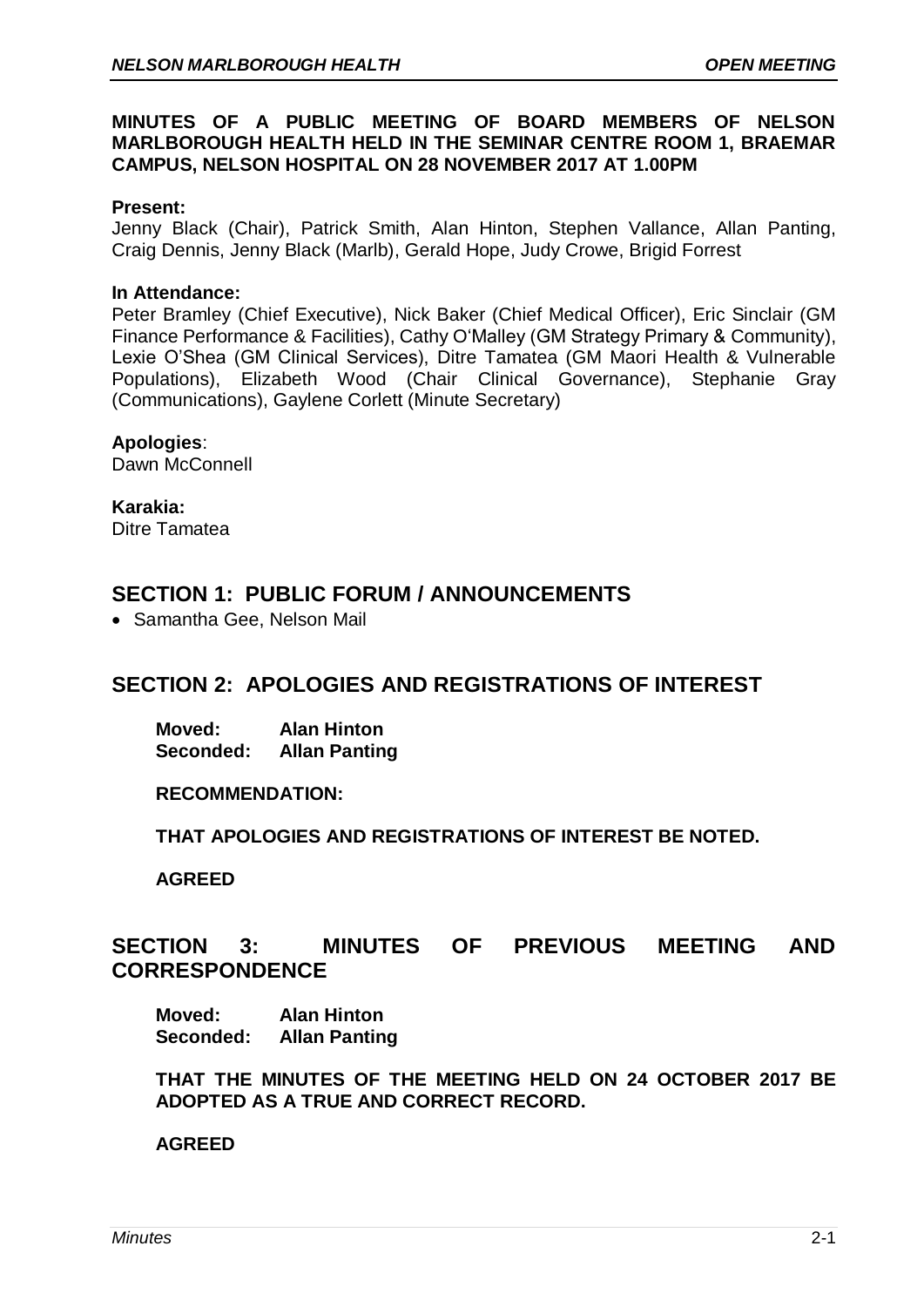#### **3.2 Action Points**

Nil.

# **SECTION 4: CHAIR'S REPORT**

The Chair gave a brief synopsis of the past year, noting:

- Formed a recruitment committee for a new CEO
- Number of reviews completed
- Specific work in Maori Health and vulnerable populations, and Mental Health
- Winter pressures
- Proud we have a caring and dedicated workforce
- Thank you to Board, especially the new members.

**Moved: Jenny Black Seconded: Gerald Hope**

**RECOMMENDATIONS:**

**THAT THE BOARD RECEIVES THE CHAIR'S REPORT.**

## **AGREED**

## **SECTION 5: CONSUMER COUNCIL CHAIR'S REPORT** Noted.

**Moved: Stephen Vallance Seconded: Jenny Black (Marlb)**

#### **RECOMMENDATIONS:**

## **THAT THE BOARD RECEIVES THE CONSUMER COUNCIL REPORT.**

#### **AGREED**

## **SECTION 6: CHIEF EXECUTIVE'S REPORT**

Noted where teamwork and innovation flourish, respect and integrity are present in the way people are working together.

The pressures experienced in the past winter months was noted. With the summer of 2017/18 fast approaching, hospital acuity is likely to be a major challenge. Discussion held on the over 85 age group length of stay. **It was requested** that the graph showing readmission rates be reinstated.

The Chair of Clinical Governance, presented on NMDHB projects the Clinical Governance team are involved in.

**Moved: Jenny Black Seconded: Brigid Forrest**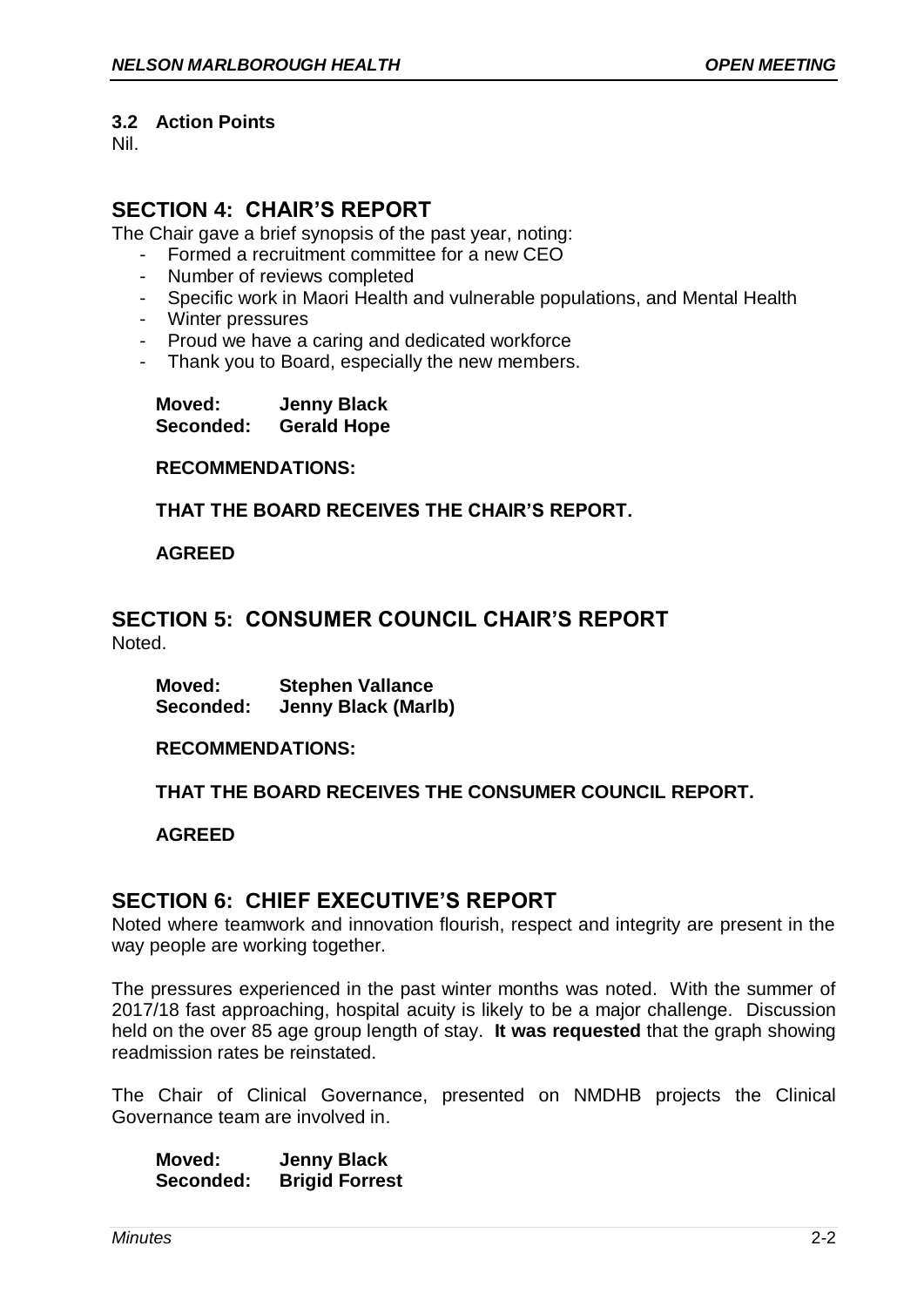## **RECOMMENDATION:**

## **THAT THE BOARD RECEIVES THE CHIEF EXECUTIVE'S REPORT.**

#### **AGREED**

# **SECTION 7: FINANCIAL REPORT**

Report noted.

**Moved: Alan Hinton Seconded: Craig Dennis**

**RECOMMENDATIONS:**

**THAT THE BOARD RECEIVES THE FINANCIAL REPORT.**

**AGREED**

**SECTION 8: CLINICAL GOVERNANCE REPORT**

Report noted.

**Moved: Jenny Black (Marlb) Seconded: Allan Panting**

**RECOMMENDATIONS:**

**THAT THE BOARD RECEIVES THE CLINICAL GOVERNANCE REPORT.**

**AGREED**

**SECTION 9: GENERAL BUSINESS** Nil.

## *Public Excluded*

**Moved: Stephen Vallance Seconded Allan Panting**

#### **RECOMMENDATION:**

*THAT the Board resolve itself into a Committee of the whole and that in terms of the NZ Public Health & Disability Act 2000, the public be excluded while the following items are considered:*

 *Minutes of a meeting of Board Members held on 24 October 2017 (Clause 32(a) Third Schedule NZ Public Health & Disability Act 2000)*